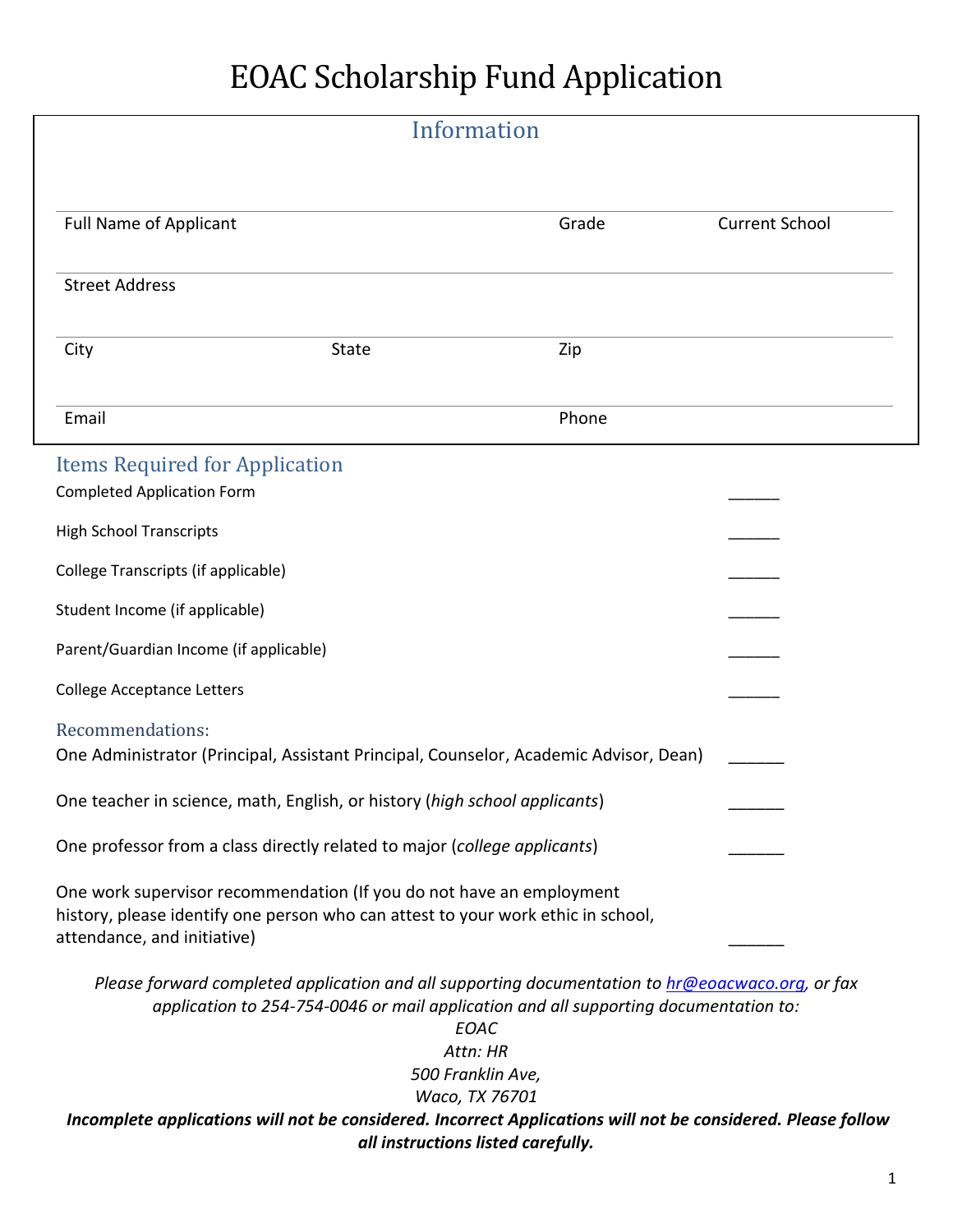| <b>Scholarship Type</b>                                                             |     |                          |  |  |
|-------------------------------------------------------------------------------------|-----|--------------------------|--|--|
| Have you ever participated in any EOAC program?                                     | Yes | No                       |  |  |
| If "Yes", which program?                                                            |     | Number of Years Attended |  |  |
| List any former names used during program attendance                                |     |                          |  |  |
| Have you ever worked for EOAC?                                                      | Yes | No                       |  |  |
| List any names used during employment                                               |     |                          |  |  |
| If not employed by EOAC, do you have any friends and/or relatives working for EOAC? |     |                          |  |  |
| Yes<br>No                                                                           |     |                          |  |  |
| List names of friends/relatives                                                     |     |                          |  |  |
|                                                                                     |     |                          |  |  |

|                                  | Note: incomes does not automatically qualify or disqualify the applicant.                                                                                              | <b>Financial</b>                                  | List other means of support (scholarship, grants, and loans) or percent you will have to work to continue to<br>go to school. If you are employed, please list your job and provide proof of income (W-2, paystubs, etc.). |
|----------------------------------|------------------------------------------------------------------------------------------------------------------------------------------------------------------------|---------------------------------------------------|----------------------------------------------------------------------------------------------------------------------------------------------------------------------------------------------------------------------------|
| Number of dependents you support |                                                                                                                                                                        |                                                   |                                                                                                                                                                                                                            |
|                                  |                                                                                                                                                                        | Names of dependents and their relationship to you |                                                                                                                                                                                                                            |
| Name:                            | Name:                                                                                                                                                                  | Name:                                             | Name:                                                                                                                                                                                                                      |
| Relationship:                    | Relationship:                                                                                                                                                          | Relationship:                                     | Relationship:                                                                                                                                                                                                              |
|                                  | other Sources (Scholarships, Loans, etc.).<br>If supported by parent/quardian, please include proof of parent/quardian income (W-2, paystubs, income statements, etc.) |                                                   | What percentage of your estimated costs will be provided by parent or guardian example; 10%, 50%, etc. or                                                                                                                  |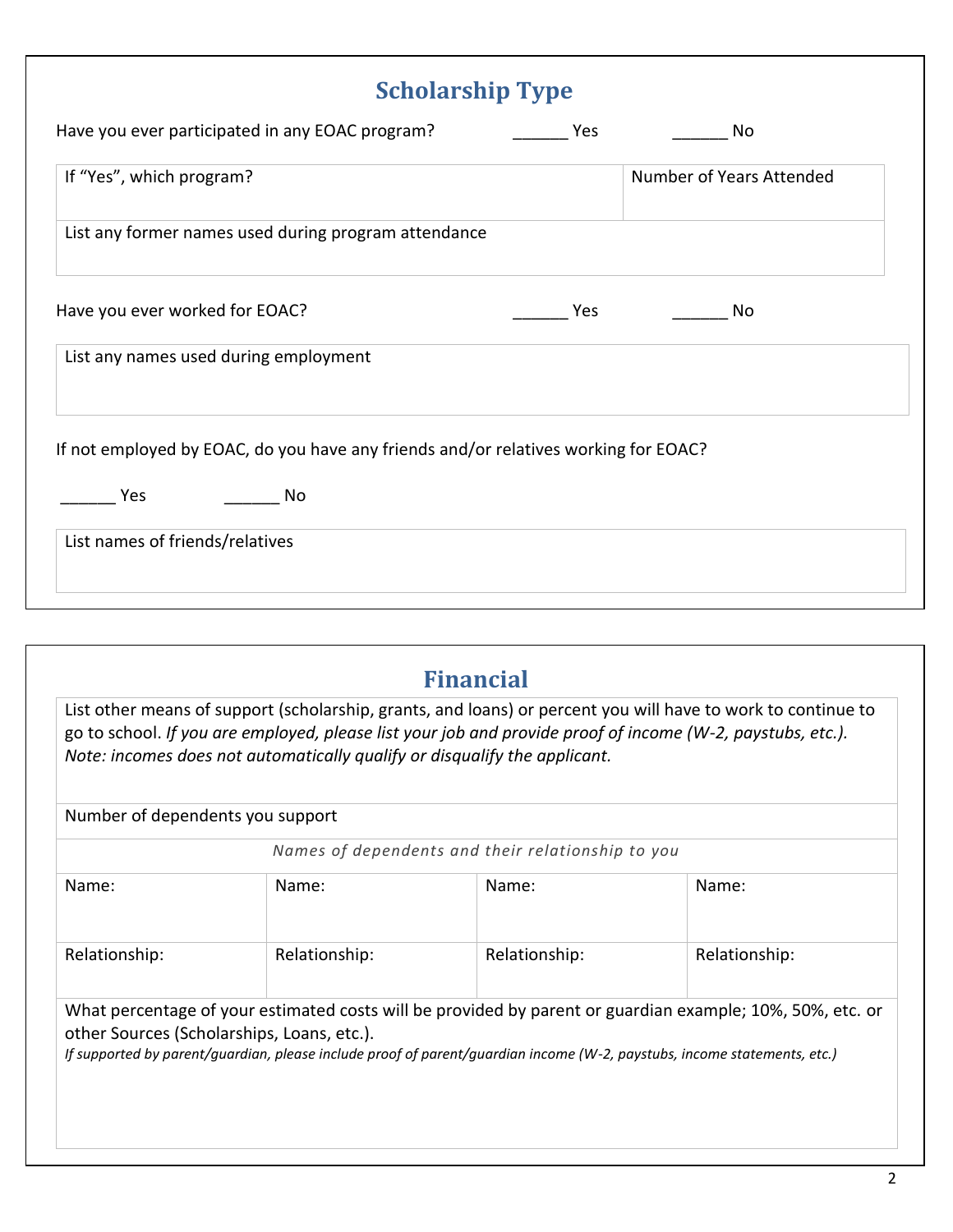| <b>Education: Current</b>                                        |                                                                                      |  |  |  |
|------------------------------------------------------------------|--------------------------------------------------------------------------------------|--|--|--|
|                                                                  |                                                                                      |  |  |  |
| High School Attended                                             | Other Educational Institution                                                        |  |  |  |
| <b>Current GPA</b>                                               |                                                                                      |  |  |  |
| <b>List Advanced Courses</b>                                     |                                                                                      |  |  |  |
|                                                                  |                                                                                      |  |  |  |
| <b>List Dual Credit Courses</b>                                  |                                                                                      |  |  |  |
|                                                                  |                                                                                      |  |  |  |
| <b>Other Considerations</b>                                      |                                                                                      |  |  |  |
|                                                                  |                                                                                      |  |  |  |
|                                                                  | Student initiatives (Extracurricular, Co-Curricular, Academic, Volunteer work, etc.) |  |  |  |
|                                                                  |                                                                                      |  |  |  |
|                                                                  |                                                                                      |  |  |  |
| (Please attach copies of acceptance letters to this application) | List the educational institution(s) you have been accepted to or have applied.       |  |  |  |
|                                                                  |                                                                                      |  |  |  |
|                                                                  |                                                                                      |  |  |  |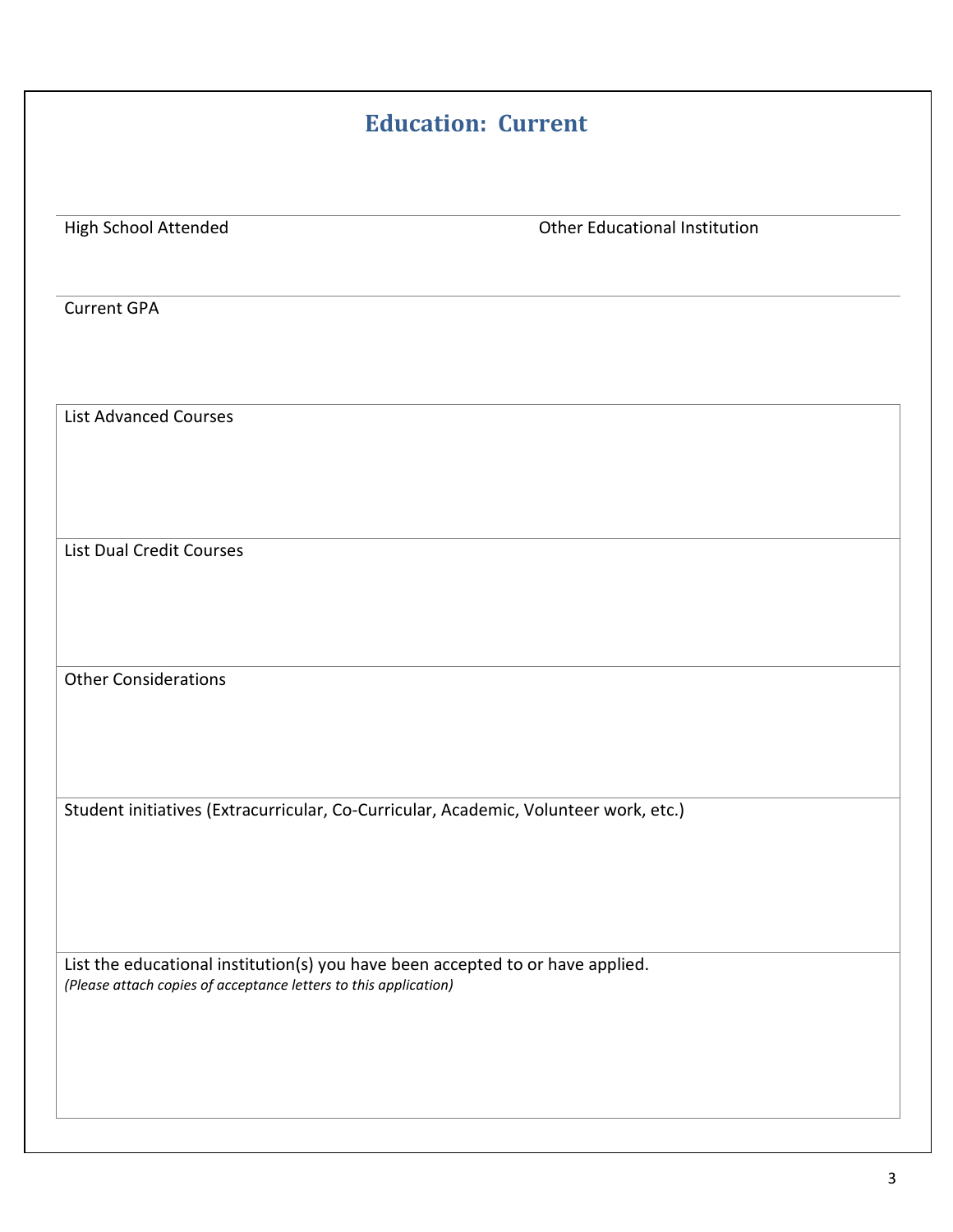## **Mentors**

*List one or two mentors that help you, encourage you, listened to you, provided guidance, and given directions and input to you. People you will always be able to go to in career and life. Describe their effect on you now.*